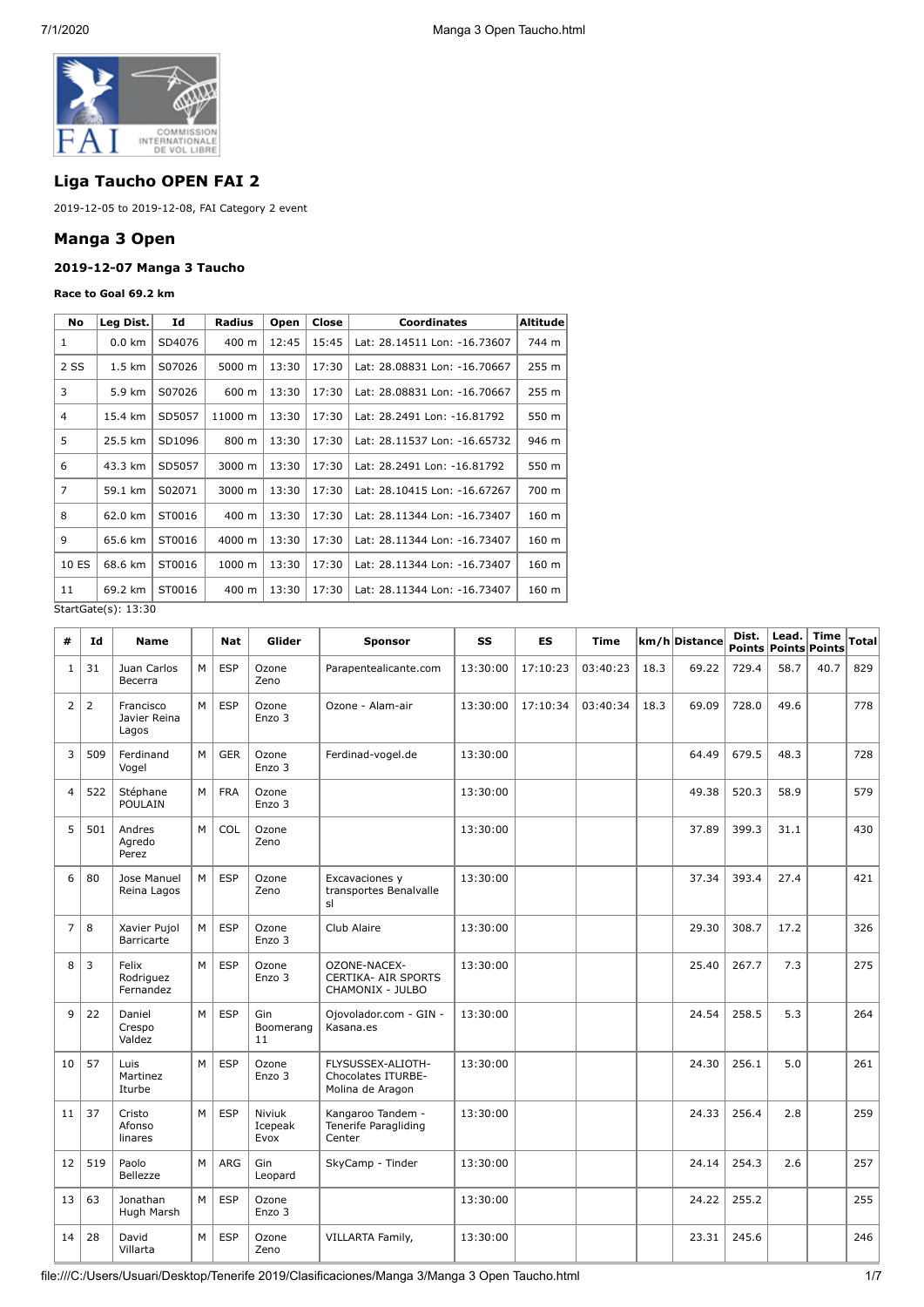# 7/1/2020 Manga 3 Open Taucho.html

| #  | Id             | <b>Name</b>                            |   | Nat        | Glider                            | <b>Sponsor</b>                                                                                           | SS       | ES | Time | km/h Distance | Dist. | Lead.<br>Points Points Points | <b>Time</b> | <b>Total</b> |
|----|----------------|----------------------------------------|---|------------|-----------------------------------|----------------------------------------------------------------------------------------------------------|----------|----|------|---------------|-------|-------------------------------|-------------|--------------|
| 15 | 55             | Gabriel<br>Cañada<br>Estébanez         | M | <b>ESP</b> | Windtech<br>Duster                | Windtech Paragliders                                                                                     | 13:30:00 |    |      | 22.59         | 238.1 |                               |             | 238          |
| 16 | 525            | Amando<br>Garcia<br>Gonzalez           | M | <b>ESP</b> | Ozone<br>Mantra 7                 | HappyFlyTenerife                                                                                         | 13:30:00 |    |      | 22.21         | 234.0 |                               |             | 234          |
| 16 | 47             | Federico<br>Núñez Alcón                | М | <b>ESP</b> | Gin<br>Leopard                    | Zahe.ropa-Kasana                                                                                         | 13:30:00 |    |      | 22.25         | 234.4 |                               |             | 234          |
| 18 | 16             | Roman<br>Olyukhnych                    | М | <b>ESP</b> | Ozone<br>Zeno                     | <b>APCO</b>                                                                                              | 13:30:00 |    |      | 21.97         | 231.5 |                               |             | 232          |
| 19 | 505            | Rene Pauly                             | М | <b>GER</b> | Ozone<br>Zeno                     |                                                                                                          | 13:30:00 |    |      | 21.81         | 229.8 |                               |             | 230          |
| 20 | 14             | Vicente<br>Gallart Feria               | М | <b>ESP</b> | <b>UP Guru</b>                    | Aransworld                                                                                               | 13:30:00 |    |      | 21.71         | 228.8 |                               |             | 229          |
| 20 | 180            | Guillermo De<br>armas<br>Estevez       | М | <b>ESP</b> | Ozone<br>Zeno                     | <b>ALAMAIR</b>                                                                                           | 13:30:00 |    |      | 21.72         | 228.9 |                               |             | 229          |
| 22 | $\overline{4}$ | Larry Pino<br>Mandry                   | М | <b>ESP</b> | Ozone<br>Enzo                     | Alfapilot                                                                                                | 13:30:00 |    |      | 21.67         | 228.3 |                               |             | 228          |
| 22 | 513            | Rafal Cypcar                           | М | POL        | Ozone<br>Mantra 7                 | Grupa 303, 7samic                                                                                        | 13:30:00 |    |      | 21.62         | 227.8 |                               |             | 228          |
| 22 | 26             | Vasile<br>Bogdan<br>Clinciu            | М | <b>ESP</b> | Ozone<br>Zeno                     | Paragliding-romania.ro                                                                                   | 13:30:00 |    |      | 21.65         | 228.1 |                               |             | 228          |
| 22 | 173            | Antonio<br>Martinez<br>Perez De<br>Cea | M | <b>ESP</b> | Ozone<br>Zeno                     | MISCO.SA                                                                                                 | 13:30:00 |    |      | 21.65         | 228.1 |                               |             | 228          |
| 22 | 181            | Dario<br>Dandeu                        | М | <b>ESP</b> | Gin<br>Boomerang<br>11            |                                                                                                          | 13:30:00 |    |      | 21.62         | 227.8 |                               |             | 228          |
| 22 | 12             | Juan Carlos<br>Martínez<br>Melón       | М | <b>ESP</b> | Gin<br>Boomerang<br>11            | kasana.es                                                                                                | 13:30:00 |    |      | 21.64         | 228.1 |                               |             | 228          |
| 28 | 117            | Alonso<br>Álvarez<br>Manuel<br>Damián  | M | <b>ESP</b> | Ozone<br>Zeno                     | LET'S FLY                                                                                                | 13:30:00 |    |      | 21.47         | 226.3 |                               |             | 226          |
| 29 | 9              | Roger Pifarré<br>Abad                  | M | <b>ESP</b> | Niviuk<br>Icepeak<br>Evox         | Ager Aventura't                                                                                          | 13:30:00 |    |      | 20.98         | 221.1 |                               |             | 221          |
| 30 | 135            | Antonio<br>Perez<br>Aserrador          | М | <b>ESP</b> | Ozone<br>Zeno                     | <b>TENERFLY</b>                                                                                          | 13:30:00 |    |      | 20.81         | 219.3 |                               |             | 219          |
| 31 | 510            | James<br>Thomas<br>Marsh               | М | <b>ESP</b> | UP Meru                           | Tenerife Top Paragliding                                                                                 | 13:30:00 |    |      | 20.56         | 216.6 |                               |             | 217          |
| 32 | 506            | Matthias<br>Kothe                      | M | <b>GER</b> | Ozone<br>Enzo 3                   | Nordeutsche<br>Gleitschirmschule  <br><b>KOMAT</b>                                                       | 13:30:00 |    |      | 18.89         | 199.0 |                               |             | 199          |
| 32 | 54             | Gregorio<br>Gonzalez<br>Oliva          | M | <b>ESP</b> | Ozone<br>Enzo 3                   | TENERFLY / NIVEL 21                                                                                      | 13:30:00 |    |      | 18.88         | 198.9 |                               |             | 199          |
| 34 | 504            | David Garcia<br>Gonzalez               | М | <b>ESP</b> | Ozone<br>Enzo 3                   |                                                                                                          | 13:30:00 |    |      | 18.76         | 197.7 |                               |             | 198          |
| 35 | 217            | Pablo<br>Menchero<br>Garcia Olias      | М | <b>ESP</b> | Skywalk<br>Poison<br><b>XAlps</b> | <b>MEGAMEC</b>                                                                                           | 13:30:00 |    |      | 18.69         | 196.9 |                               |             | 197          |
| 36 | 56             | Jean marc<br>Malhonda                  | M | <b>ESP</b> | <b>UP Guru</b>                    | flytenerife                                                                                              | 13:30:00 |    |      | 18.52         | 195.2 |                               |             | 195          |
| 37 | 503            | Nils-Ake<br>Carlsson                   | M | SWE        | Ozone<br>Enzo 3 L                 | FlyItParagliding.com                                                                                     | 13:30:00 |    |      | 18.04         | 190.1 |                               |             | 190          |
| 38 | $\mathbf{1}$   | Xevi Bonet<br>Dalmau                   | M | <b>ESP</b> | <b>OZONE</b><br>Enzo 3            | Ozone/Alamair                                                                                            | 13:30:00 |    |      | 17.95         | 189.1 |                               |             | 189          |
| 38 | 5              | Jesus costa<br>sanchez                 | М | <b>ESP</b> | Gin<br>Boomerang<br>11            | KASANA.ES-GIN<br>GLIDRES-<br>Mediterranean<br>Paragliders.com-<br>parapentedesnivel.com-<br><b>FAMUR</b> | 13:30:00 |    |      | 17.94         | 189.1 |                               |             | 189          |

L,

L,

L,

L,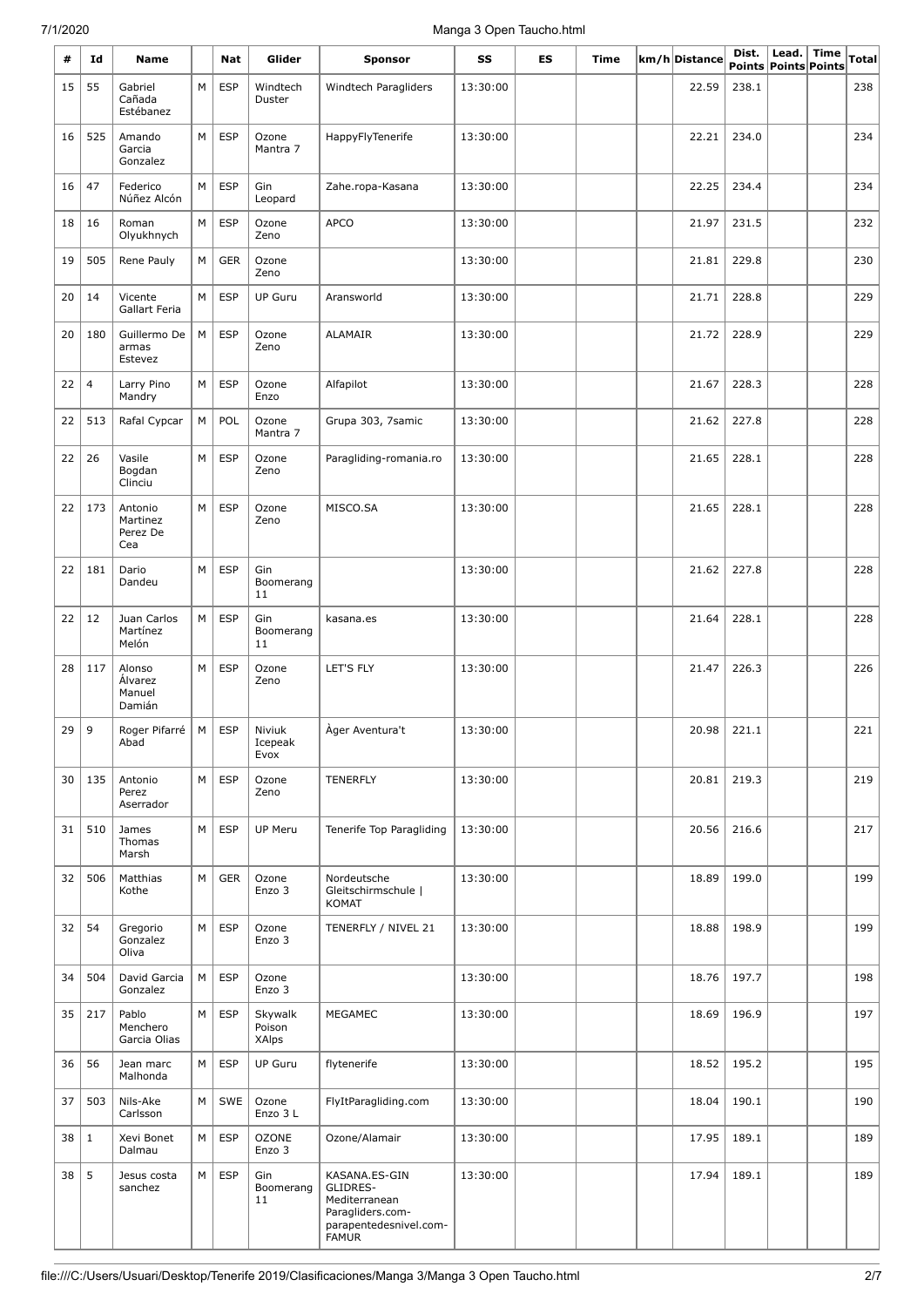## 7/1/2020 Manga 3 Open Taucho.html

| #  | Id  | Name                                        |   | Nat        | Glider                     | <b>Sponsor</b>                        | SS       | ES | Time | km/h Distance | Dist. | Lead.<br>Points Points Points | Time | Total |
|----|-----|---------------------------------------------|---|------------|----------------------------|---------------------------------------|----------|----|------|---------------|-------|-------------------------------|------|-------|
| 38 | 59  | Francisco<br>Angel<br><b>HORMIGO</b><br>GIL | M | <b>ESP</b> | Ozone<br>Zeno              |                                       | 13:30:00 |    |      | 17.95         | 189.1 |                               |      | 189   |
| 41 | 507 | Hagen<br>Walter                             | M | <b>GER</b> | Ozone<br>Zeno L            | Norddeutsche<br>Gleitschirmschule     | 13:30:00 |    |      | 17.65         | 186.0 |                               |      | 186   |
| 42 | 68  | Carlos<br>Madrueno                          | M | <b>ESP</b> | Ozone Z-<br>Alps           |                                       | 13:30:00 |    |      | 17.13         | 180.5 |                               |      | 181   |
| 43 | 502 | David Cubel<br>Gallarte                     | M | <b>ESP</b> | Triple<br>Seven<br>Queen   | TuviTándem                            | 13:30:00 |    |      | 16.37         | 172.5 |                               |      | 173   |
| 44 | 36  | Juanma<br>Garcia<br>Guerrero                | M | <b>ESP</b> | Triple<br>Seven<br>Queen 2 | Parashop                              | 13:30:00 |    |      | 15.86         | 167.2 |                               |      | 167   |
| 45 | 447 | Jordi Roset<br>Llobet                       | M | <b>ESP</b> | Ozone<br>Alpina 3          |                                       | 13:30:00 |    |      | 15.42         | 162.5 |                               |      | 163   |
| 46 | 82  | Diego<br>Echegoyen<br>Mendioroz             | M | <b>ESP</b> | <b>MACPARA</b><br>Eden 7   |                                       | 13:30:00 |    |      | 15.34         | 161.7 |                               |      | 162   |
| 47 | 156 | Jaume Font<br>Ferrer                        | M | <b>ESP</b> | Axis Venus<br><b>SC</b>    | <b>HAPPY FLY Tenerife</b>             | 13:30:00 |    |      | 15.11         | 159.2 |                               |      | 159   |
| 48 | 15  | Paco<br>Navarro<br>González                 | M | <b>ESP</b> | Mac Para<br>Eden 7         | Aireyvuelo.com                        | 13:30:00 |    |      | 14.92         | 157.2 |                               |      | 157   |
| 49 | 91  | Fernando<br>Sarralde<br>Vizuete             | M | <b>ESP</b> | Ozone<br>Zeno              | ALMENDRAS SARRALDE                    | 13:30:00 |    |      | 14.44         | 152.1 |                               |      | 152   |
| 50 | 500 | Carlos<br>Cervilla diaz                     | M | <b>ESP</b> | Gingliders<br>Explorer     | <b>GRANALTURA.ES -</b><br>KASANA.ES   | 13:30:00 |    |      | 14.29         | 150.6 |                               |      | 151   |
| 51 | 515 | Arkadiusz<br>Marucha                        | M | POL        | Advance<br>Sigma 10        | www.lotynaparalotni.pl                | 13:30:00 |    |      | 13.70         | 144.4 |                               |      | 144   |
| 52 | 518 | Daniel<br>vergara                           | M | <b>ESP</b> | Niviuk<br>Icepeak<br>Evox  |                                       | 13:30:00 |    |      | 11.16         | 117.6 |                               |      | 118   |
| 53 | 829 | Silvio<br>Zugarini                          | M | <b>ESP</b> | Nova<br>Mentor 6           | mi bolsillo                           | 13:30:00 |    |      | 10.27         | 108.2 |                               |      | 108   |
| 54 | 283 | Augusto<br>Clemente<br>Ramirez              | M | <b>ESP</b> | Ozone<br>Delta 3           |                                       | 13:30:00 |    |      | 5.65          | 59.5  |                               |      | 60    |
| 55 | 426 | Burkhard<br>Venzke                          | М | GER        | Niviuk<br>Peak 4           |                                       | 13:30:00 |    |      | 5.50          | 57.9  |                               |      | 58    |
| 56 | 512 | Eva Vinuesa<br>Prieto                       | F | <b>ESP</b> | Ozone<br>Rush 5            |                                       | 13:30:00 |    |      | 4.98          | 52.5  |                               |      | 53    |
| 57 | 247 | Afranio<br>Gonzalez<br>Cabrera              | М | <b>ESP</b> | Ozone<br>Zeno              |                                       | 13:30:00 |    |      | 4.88          | 51.5  |                               |      | 52    |
| 58 | 49  | Jorge<br>Rodriguez<br>Gomez                 | M | <b>ESP</b> | Ozone<br>Mantra 7          | Licor café                            | 13:30:00 |    |      | 4.73          | 49.8  |                               |      | 50    |
| 59 | 837 | Jose Tomas<br>Ramirez<br>Muñoz              | М | <b>ESP</b> | Mac Para<br>Eden 7         | Como Aqui Neumaticos<br>El saladar    | 13:30:00 |    |      | 4.40          | 46.3  |                               |      | 46    |
| 60 | 6   | Miguel Diaz<br>Ruiz                         | M | <b>ESP</b> | Ozone<br>Enzo 3            | Alamair                               | 13:30:00 |    |      | 4.00          | 42.1  |                               |      | 42    |
| 60 | 993 | Josu<br>Gisasola                            | M | <b>ESP</b> | UpSummit<br>Xc 4           | Federación Vasca -<br>Sosola Baserria | 13:30:00 |    |      | 4.00          | 42.1  |                               |      | 42    |
| 60 | 149 | Javier<br>Sanchez<br>Casado                 | M | <b>ESP</b> | Nova<br>Mentor 5           |                                       | 13:30:00 |    |      | 4.00          | 42.1  |                               |      | 42    |
| 60 | 756 | Rika de Kam                                 | F | <b>ESP</b> | Mac Para<br>Elan 2         | AL INMO Algodonales<br>Inmobiliario   | 13:30:00 |    |      | 4.00          | 42.1  |                               |      | 42    |
| 60 | 10  | José Javier<br>Álvarez<br>Castillejo        | М | <b>ESP</b> | Ozone<br>Enzo 3            | Federación Vasca-<br>Alamair          |          |    |      | 4.00          | 42.1  |                               |      | 42    |
| 60 | 517 | Fernando<br>Echechipia<br>Urabayen          | M | <b>ESP</b> | Ozone<br>Delta 3           |                                       | 13:30:00 |    |      | 4.00          | 42.1  |                               |      | 42    |

L,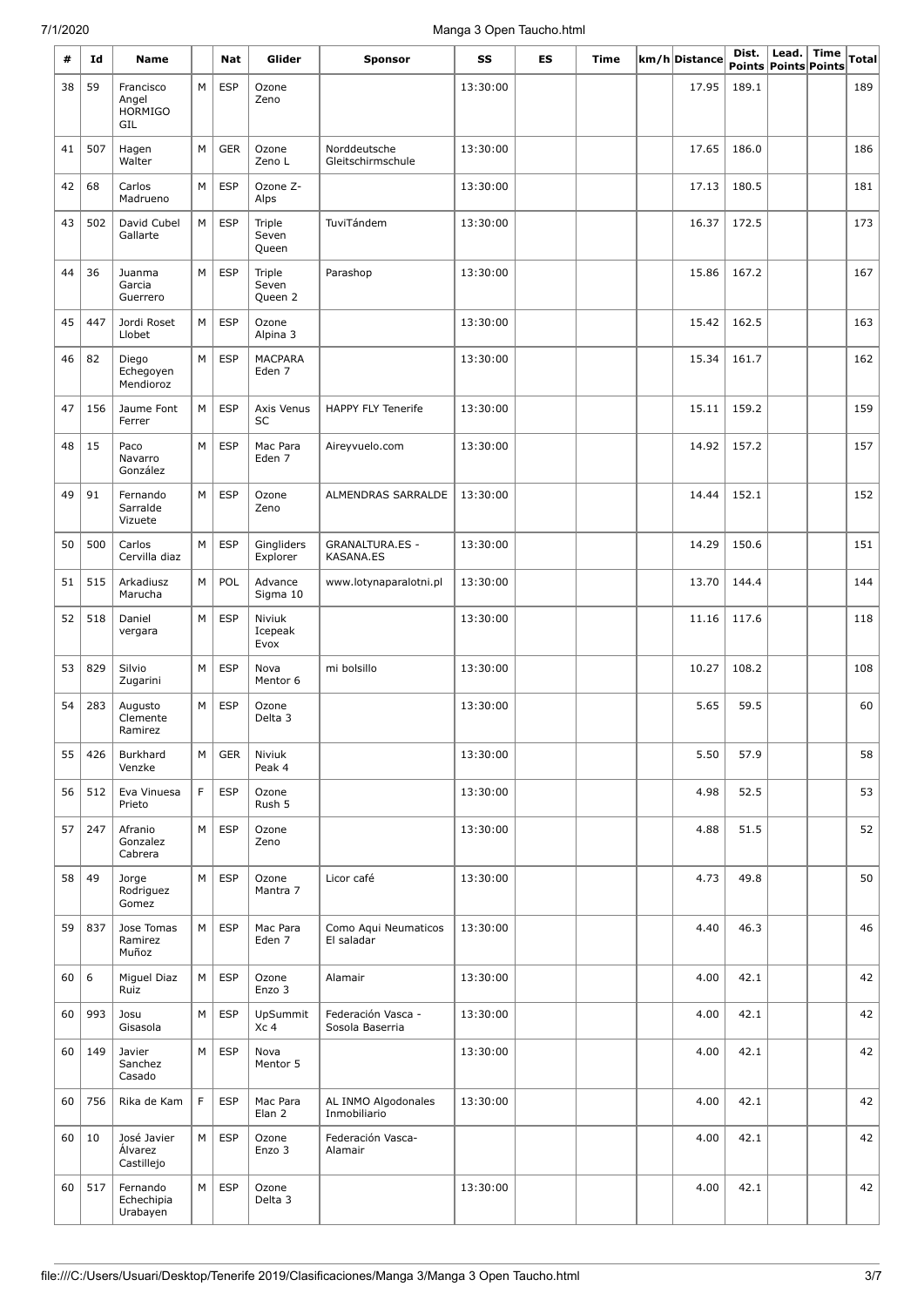# 7/1/2020 Manga 3 Open Taucho.html

| #  | Id  | Name                             |   | Nat        | Glider                        | <b>Sponsor</b>                         | SS       | ES | Time | km/h Distance | Dist. | Lead.<br>Points Points Points | <b>Time</b> | <b>Total</b> |
|----|-----|----------------------------------|---|------------|-------------------------------|----------------------------------------|----------|----|------|---------------|-------|-------------------------------|-------------|--------------|
| 60 | 516 | Fermin<br>Montaner<br>Morant     | M |            | Nova<br>Factor 2              |                                        | 13:30:00 |    |      | 4.00          | 42.1  |                               |             | 42           |
| 60 | 514 | Jon Villares<br>echaide          | M | <b>ESP</b> | Advance XI                    |                                        | 13:30:00 |    |      | 4.00          | 42.1  |                               |             | 42           |
| 60 | 754 | Jan<br>Hooyberghs                | М | <b>ESP</b> | Mac Para<br>Elan <sub>2</sub> | AL INMO Algodonales<br>Inmobiliario    | 13:30:00 |    |      | 4.00          | 42.1  |                               |             | 42           |
| 60 | 177 | Miguel Casas<br>Suarez           | М | <b>ESP</b> | Ozone<br>Alpina 2             |                                        | 13:30:00 |    |      | 4.00          | 42.1  |                               |             | 42           |
| 60 | 79  | Lorenzo<br>Nadali                | M | <b>ITA</b> | Gin<br>Boomerang<br>11        | scientific team                        |          |    |      | 4.00          | 42.1  |                               |             | 42           |
| 60 | 74  | Miguel<br>Fajardo<br>Hermoso     | M | <b>ESP</b> | Ozone<br>Zeno                 | Alamair                                | 13:30:00 |    |      | 4.00          | 42.1  |                               |             | 42           |
| 60 | 159 | Rodrigo<br>Pleguezuelos<br>Gómez | M | <b>ESP</b> | Nova<br>Mentor 5              | MyCris - Granaltura.es                 | 13:30:00 |    |      | 4.00          | 42.1  |                               |             | 42           |
| 60 | 109 | Arcadio<br>Carbo<br>Capafons     | M | <b>ESP</b> | Ozone<br>Delta 3              |                                        | 13:30:00 |    |      | 4.00          | 42.1  |                               |             | 42           |
| 60 | 101 | Antonio<br>Ramos<br>Moyano       | M | <b>ESP</b> | Skywalk<br>Cayenne 5          | T.royo arilla, tenapark,<br>iparapente | 13:30:00 |    |      | 4.00          | 42.1  |                               |             | 42           |
| 60 | 146 | Javier<br>Gomez De<br>Segura     | М | <b>ESP</b> | Ozone<br>Swift 4              |                                        | 13:30:00 |    |      | 4.00          | 42.1  |                               |             | 42           |
| 60 | 204 | Fabián Déniz<br>Quintana         | М | <b>ESP</b> | Ozone<br>Zeno                 |                                        |          |    |      | 4.00          | 42.1  |                               |             | 42           |
| 60 | 508 | De Troch<br><b>Dirk</b>          | М | BEL        | Sigma 10,<br>$25 \text{ m}^2$ | detroch741@gmail.com                   | 13:30:00 |    |      | 4.00          | 42.1  |                               |             | 42           |
| 60 | 64  | Luis manuel<br>Ramos<br>chinea   | М | <b>ESP</b> | Ozone<br>Zeno                 | enminube                               |          |    |      | 4.00          | 42.1  |                               |             | 42           |
| 60 | 61  | Miguel<br>Villarta               | М | <b>ESP</b> | Skywalk<br>Cayenne 5          | <b>FAMILIA VILLARTA</b>                |          |    |      | 4.00          | 42.1  |                               |             | 42           |
| 60 | 66  | Daniel<br>Martinez<br>alarcon    | M | <b>ESP</b> | Skywalk<br>Spice              | Skywalk España -<br>Castillo de Segura | 13:30:00 |    |      | 4.00          | 42.1  |                               |             | 42           |
| 60 | 262 | Miquel Angel<br>Pifarré Boix     | M | <b>ESP</b> | Nova Triton                   | Ager Aventura't                        | 13:30:00 |    |      | 4.00          | 42.1  |                               |             | 42           |
| 60 | 67  | Maite<br>Moreno<br>Benito        | F | <b>ESP</b> | Ozone<br>Zeno                 |                                        | 13:30:00 |    |      | 4.00          | 42.1  |                               |             | 42           |
| 83 | 212 | Francisco<br>Arenas<br>Hernando  | М | <b>ESP</b> | Advance<br>Omega 9            | no                                     |          |    |      | <b>DNF</b>    | 0.0   |                               |             | 0            |

#### **Notes**

| Ιd | Name                                         | Note |
|----|----------------------------------------------|------|
|    | 212   Francisco Arenas Hernando   No Despega |      |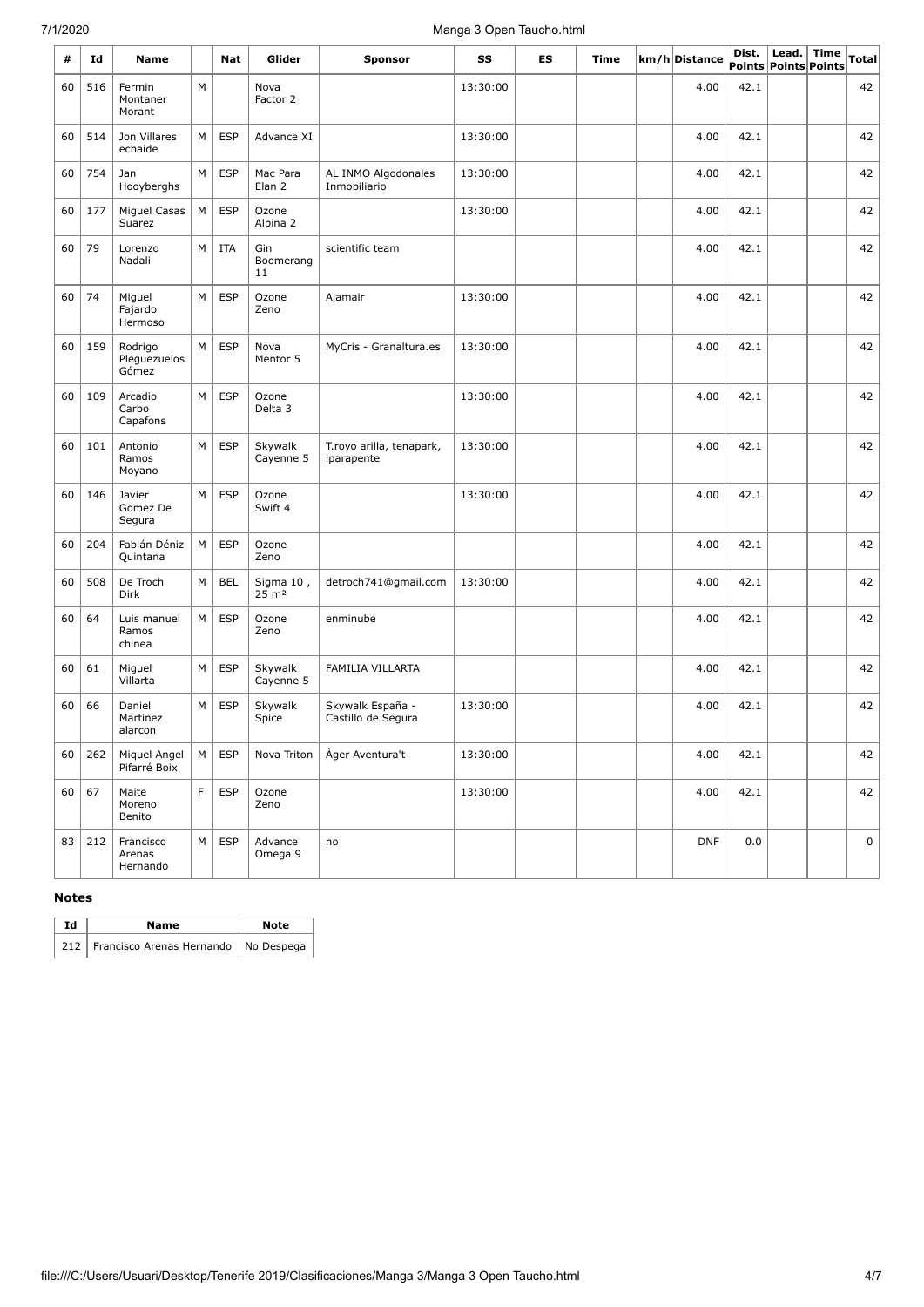#### **Pilots absent from task (ABS)**

| Td | <b>Name</b>                 |
|----|-----------------------------|
|    | 52   Chechu Martinez Rojano |

### **Pilots not yet processed (NYP)**

**Id Name**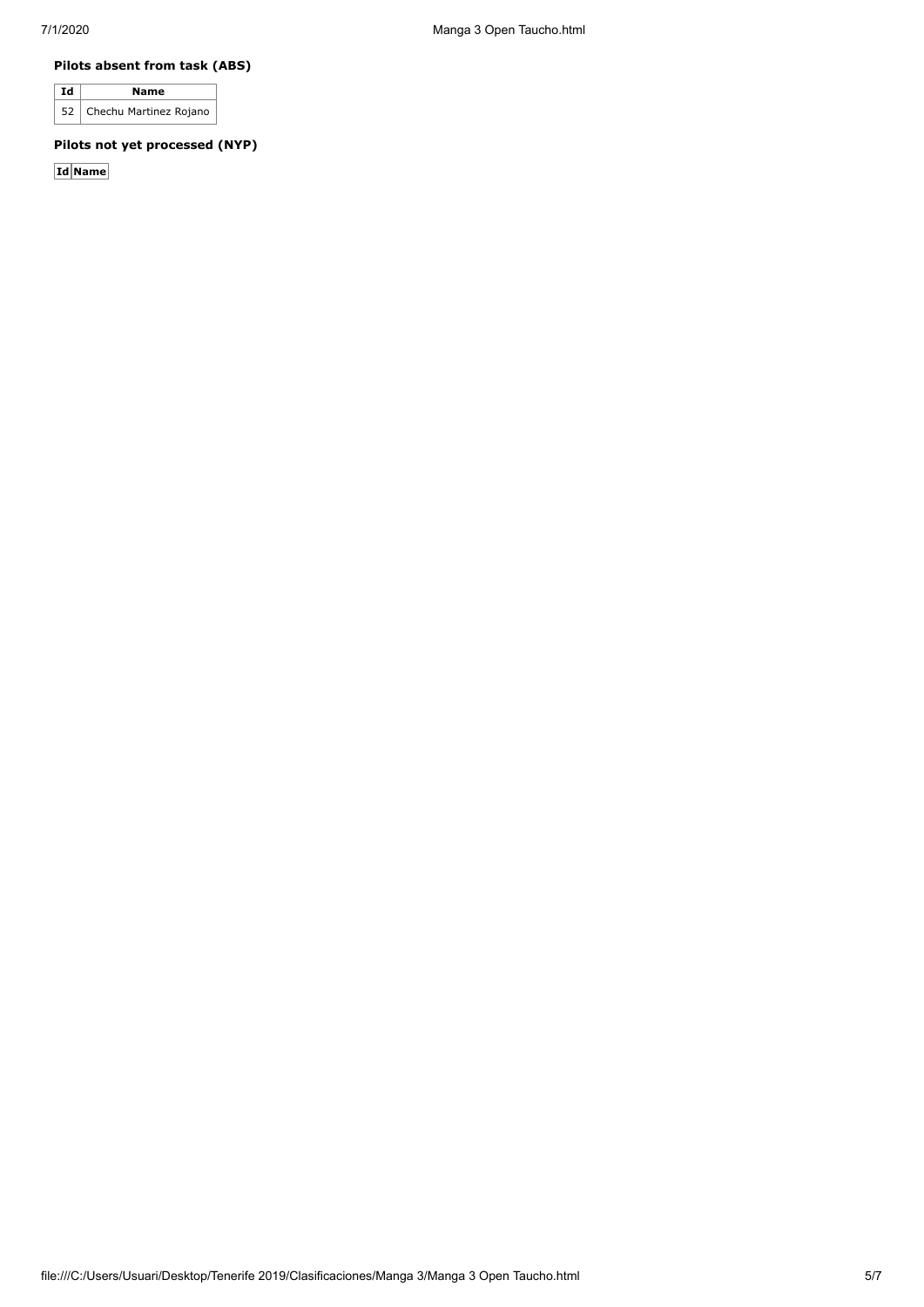#### **Task statistics**

| param                           | value                |
|---------------------------------|----------------------|
| ss distance                     | 67.098               |
| task_distance                   | 69.224               |
| launch_to_ess_distance          | 68.624               |
| no_of_pilots_present            | 83                   |
| no_of_pilots_flying             | 82                   |
| no_of_pilots_lo                 | 81                   |
| no_of_pilots_reaching_nom_dist  | 8                    |
| no_of_pilots_reaching_es        | 2                    |
| no_of_pilots_reaching_goal      | 1                    |
| sum_flown_distance              | 1328.199             |
| best_dist                       | 69.224               |
| best time                       | 3.673                |
| worst_time                      | 3.67611111111111     |
| no_of_pilots_in_competition     | 84                   |
| no_of_pilots_landed_before_stop | 0                    |
| sum_dist_over_min               | 1046.256             |
| sum_real_dist_over_min          | 1046.256             |
| sum_flown_distances             | 1328.199             |
| best_real_dist                  | 69.224               |
| last_start_time                 | 2019-12-07T13:30:00Z |
| first_start_time                | 2019-12-07T13:30:00Z |
| first_finish_time               | 2019-12-07T17:10:23Z |
| max_time_to_get_time_points     | 5.59                 |
| no_of_pilots_with_time_points   | 1                    |
| goalratio                       | 0.012                |
| arrival_weight                  | 0                    |
| departure_weight                | 0                    |
| leading_weight                  | 0.021                |
| time_weight                     | 0.099                |
| distance_weight                 | 0.88                 |
| smallest_leading_coefficient    | 2.629                |
| available_points_distance       | 729.444              |
| available_points_time           | 40.654               |
| available_points_departure      | 0                    |
| available points leading        | 58.864               |
| available_points_arrival        | 0                    |
| time_validity                   | 1                    |
| launch_validity                 | 1                    |
| distance_validity               | 0.829                |
| stop_validity                   | 1                    |
| day_quality                     | 0.829                |
| ftv_day_validity                |                      |
|                                 | 0.829                |

## **Scoring formula settings**

| param     | value |
|-----------|-------|
| . .<br>ıa |       |